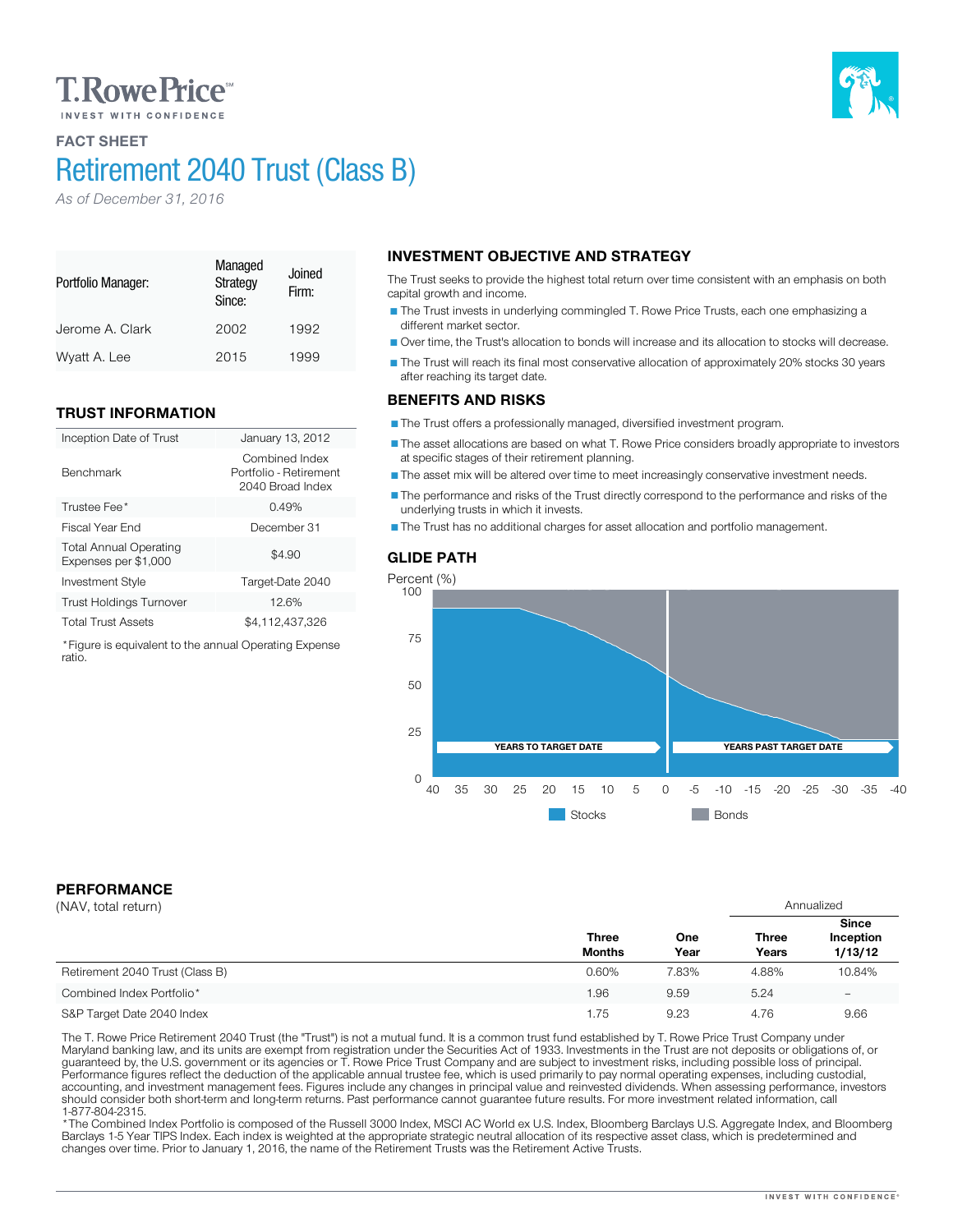### **HOLDINGS**

| <b>Equity Holdings</b>                      | % of Trust |
|---------------------------------------------|------------|
| <b>TRP Growth Stock Trust</b>               | 20.3%      |
| TRP U.S. Value Equity Trust                 | 18.8       |
| <b>TRP Equity Index Trust</b>               | 8.0        |
| <b>TRP International Core Equity Trust</b>  | 7.8        |
| <b>TRP International Value Equity Trust</b> | 7.5        |
| TRP International Growth Equity Trust       | 7.1        |
| TRP U.S. Mid-Cap Value Equity Trust         | 3.5        |
| <b>TRP Emerging Markets Equity Trust</b>    | 3.5        |
| TRP U.S. Mid-Cap Growth Equity Trust        | 3.1        |
| TRP U.S. Small-Cap Value Equity Trust       | 2.6        |
| TRP U.S. Small-Cap Core Equity Trust        | 2.5        |
| <b>TRP Real Assets Trust</b>                | 2.2        |
| <b>TRP New Horizons Trust</b>               | 1.8        |

| <b>Fixed Income Holdings</b>           | % of Trust |
|----------------------------------------|------------|
| <b>TRP Bond Trust I</b>                | 7.8%       |
| TRP U.S. High Yield Trust              | 12         |
| <b>TRP Emerging Markets Bond Trust</b> | 12         |
| <b>TRP International Bond Trust</b>    | N 9        |

## ASSET DIVERSIFICATION



## MANAGEMENT

The Retirement Trusts are managed by Jerome Clark and Wyatt Lee. The portfolio managers are responsible for the strategic design and day-to-day<br>management of the Trusts. This includes portfolio design, positioning, perform research analysts.

### Additional Disclosures

The principal value of the Retirement Trusts is not guaranteed at any time, including at or after the target date, which is the approximate year an investor plans to retire (assumed to be age 65) and likely stop making new may not be an appropriate investment even if the investor is retiring on or near the target date. The trusts are allocated among a broad range of underlying T. Rowe<br>Price stock and bond portfolios. The allocations for the focus on supporting an income stream over a longterm postretirement withdrawal horizon. The trusts are not designed for a lump-sum redemption at the target date and do not guarantee a particular level of income. The trusts maintain a substantial allocation to equities both prior to and after the target date, which can result in greater volatility over shorter time horizons.

Source for Bloomberg Barclays index data: Bloomberg Index Services Ltd. Copyright 2017, Bloomberg Index Services Ltd. Used with permission.<br>Source for MSCI data: MSCI. MSCI makes no express or implied warranties or represe

approved, reviewed or produced by MSCI.<br>Russell Investment Group is the source and owner of the trademarks, service marks and copyrights related to the Russell Indexes. Russell® is a trademark of<br>Russell Investment Group.

Russell Investment Group. Source Group and Group", "Same Standard Group", "Standard Group", and "500" are trademarks of Standard & Poor's, and have been licensed for use by T. Rowe Price. The Trust is not sponsored, endorsed, sold or promoted by Standard & Poor's and Standard & Poor's makes no representation<br>regarding the advisability of investing in the Trust.

The information shown does not reflect any ETFs that may be held in the portfolio.<br>T. Rowe Price uses a custom structure for diversification reporting on this product.<br>Diversification exhibits may not add to 100% due to ex